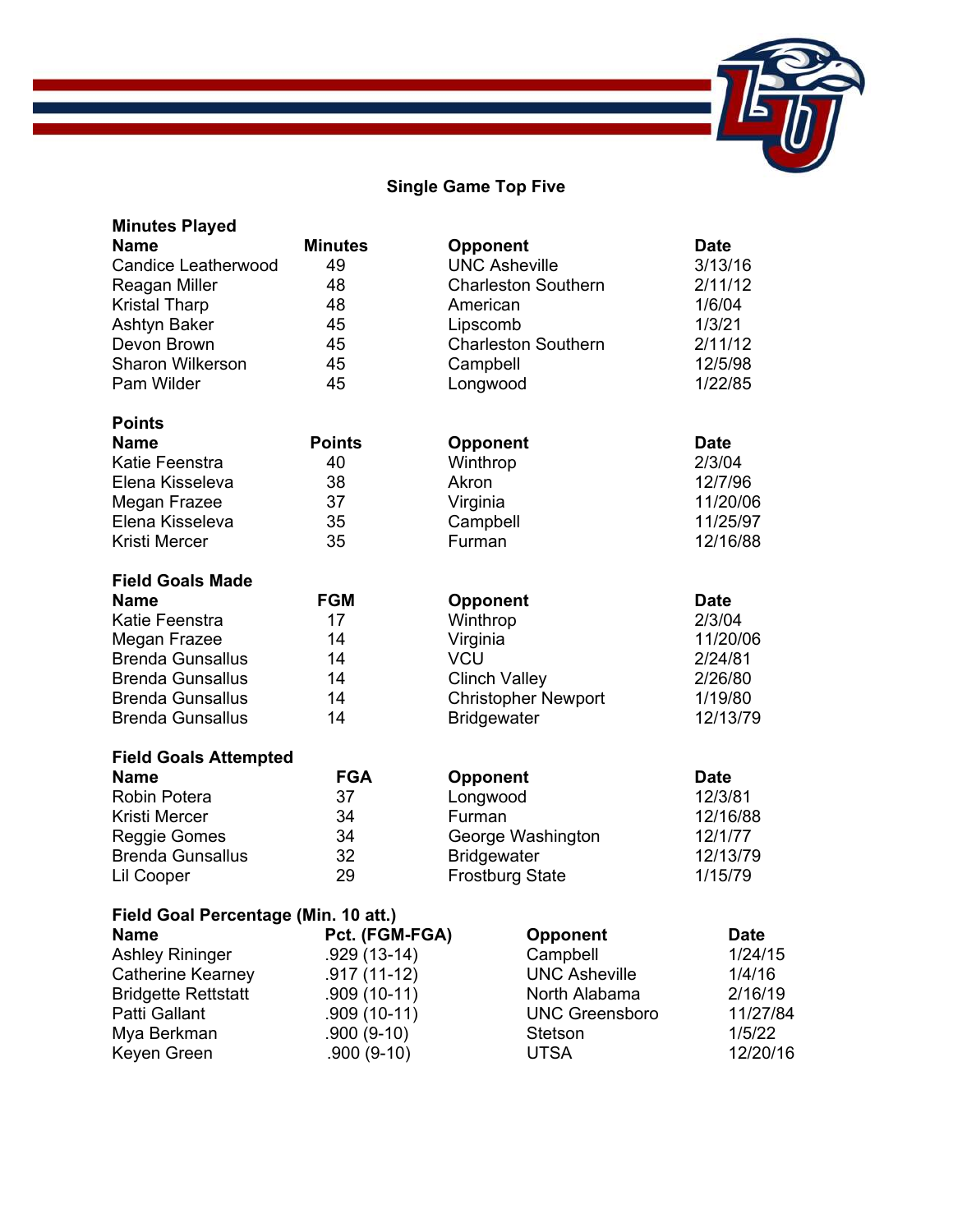#### **Three-Point Field Goals Made**

| <b>Name</b>             | 3FGM |
|-------------------------|------|
| Sharon Wilkerson        | 8    |
| <b>Sharon Wilkerson</b> |      |
| Sharon Wilkerson        |      |
| <b>Genie Stinnett</b>   |      |
| Cynthia Thomson         |      |

#### **Three-Point Field Goals Attempted**

| <b>Name</b>             | 3FGA | <b>Opponent</b>            | <b>Date</b> |
|-------------------------|------|----------------------------|-------------|
| <b>Sharon Wilkerson</b> | 19   | <b>Charleston Southern</b> | 1/18/99     |
| Cynthia Thomson         | 17   | <b>Charleston Southern</b> | 1/22/91     |
| Iva Ilic                | 16   | UMBC.                      | 12/29/16    |
| <b>Sharon Wilkerson</b> | 13   | North Carolina A&T         | 12/1/98     |
| Irene Sloof             | 13   | Winthrop                   | 2/3/01      |
| Jaymee Fisher-Davis     | 13   | Presbyterian               | 3/5/16      |

| <b>Name</b>      | 3FGM | <b>Opponent</b>            | <b>Date</b> |
|------------------|------|----------------------------|-------------|
| Sharon Wilkerson | 8    | <b>Charleston Southern</b> | 1/18/99     |
| Sharon Wilkerson |      | VCU                        | 12/1/98     |
| Sharon Wilkerson |      | <b>Charleston Southern</b> | 2/16/98     |
| Genie Stinnett   |      | Canisius                   | 11/30/94    |
| Cynthia Thomson  |      | <b>Charleston Southern</b> | 1/22/91     |

| Cynthia Thomson     | 17 | <b>Charleston Southern</b> | 1/22/91  |
|---------------------|----|----------------------------|----------|
| Iva Ilic            | 16 | UMBC.                      | 12/29/16 |
| Sharon Wilkerson    | 13 | North Carolina A&T         | 12/1/98  |
| Irene Sloof         | 13 | Winthrop                   | 2/3/01   |
| Jaymee Fisher-Davis | 13 | Presbyterian               | 3/5/16   |

### **Three-Point Field Goal Percentage (Min. 4 att.)**

| <b>Name</b>                  | Pct. (3FGM-3FGA) | <b>Opponent</b>            | <b>Date</b> |
|------------------------------|------------------|----------------------------|-------------|
| Irene Sloof                  | $1.000(6-6)$     | Oakland                    | 11/21/98    |
| <b>KK Barbour</b>            | $1.000(5-5)$     | North Alabama              | 3/5/19      |
| <b>Lela Sellers</b>          | $1.000(5-5)$     | Presbyterian               | 1/2/18      |
| <b>Kristi Mercer</b>         | $1.000(5-5)$     | Md.-Eastern Shore          | 11/27/88    |
| Ola Makurat                  | $1.000(4-4)$     | Gardner-Webb               | 1/13/18     |
| Reagan Miler                 | $1.000(4-4)$     | Longwood                   | 2/9/13      |
| Daina Staugaitiene           | $1.000(4-4)$     | Winthrop                   | 3/8/05      |
| Irene Sloof                  | $1.000(4-4)$     | Virginia Intermont         | 12/6/97     |
| Kristi Mercer                | $1.000(4-4)$     | Virginia                   | 1/8/89      |
| <b>Free Throws Made</b>      |                  |                            |             |
| <b>Name</b>                  | <b>FTM</b>       | <b>Opponent</b>            | <b>Date</b> |
| Elena Kisseleva              | 16               | <b>UNC Greensboro</b>      | 3/1/97      |
| Elena Kisseleva              | 15               | South Carolina State       | 12/15/97    |
| <b>Ginny Holloway</b>        | 15               | <b>UNC Asheville</b>       | 1/22/94     |
| Kristi Mercer                | 15               | <b>West Chester</b>        | 2/15/88     |
| Devon Brown                  | 14               | Coastal Carolina           | 2/13/12     |
| <b>Free Throws Attempted</b> |                  |                            |             |
| <b>Name</b>                  | <b>FTM</b>       | <b>Opponent</b>            | <b>Date</b> |
| Keyen Green                  | 20               | Jacksonville               | 1/11/20     |
| <b>Michelle Fricke</b>       | 18               | West Virginia              | 11/25/00    |
| <b>Ginny Holloway</b>        | 18               | Winthrop                   | 2/11/95     |
| Kristi Mercer                | 18               | <b>UNC Greensboro</b>      | 2/16/89     |
| Elena Kisseleva              | 17               | South Carolina State       | 12/15/97    |
| Elena Kisseleva              | 17               | <b>UNC Greensboro</b>      | 3/1/97      |
| Elena Kisseleva              | 17               | <b>Coastal Carolina</b>    | 2/17/97     |
| <b>Ginny Holloway</b>        | 17               | <b>Charleston Southern</b> | 2/18/95     |
| <b>Ginny Holloway</b>        | 17               | <b>UNC Asheville</b>       | 1/22/94     |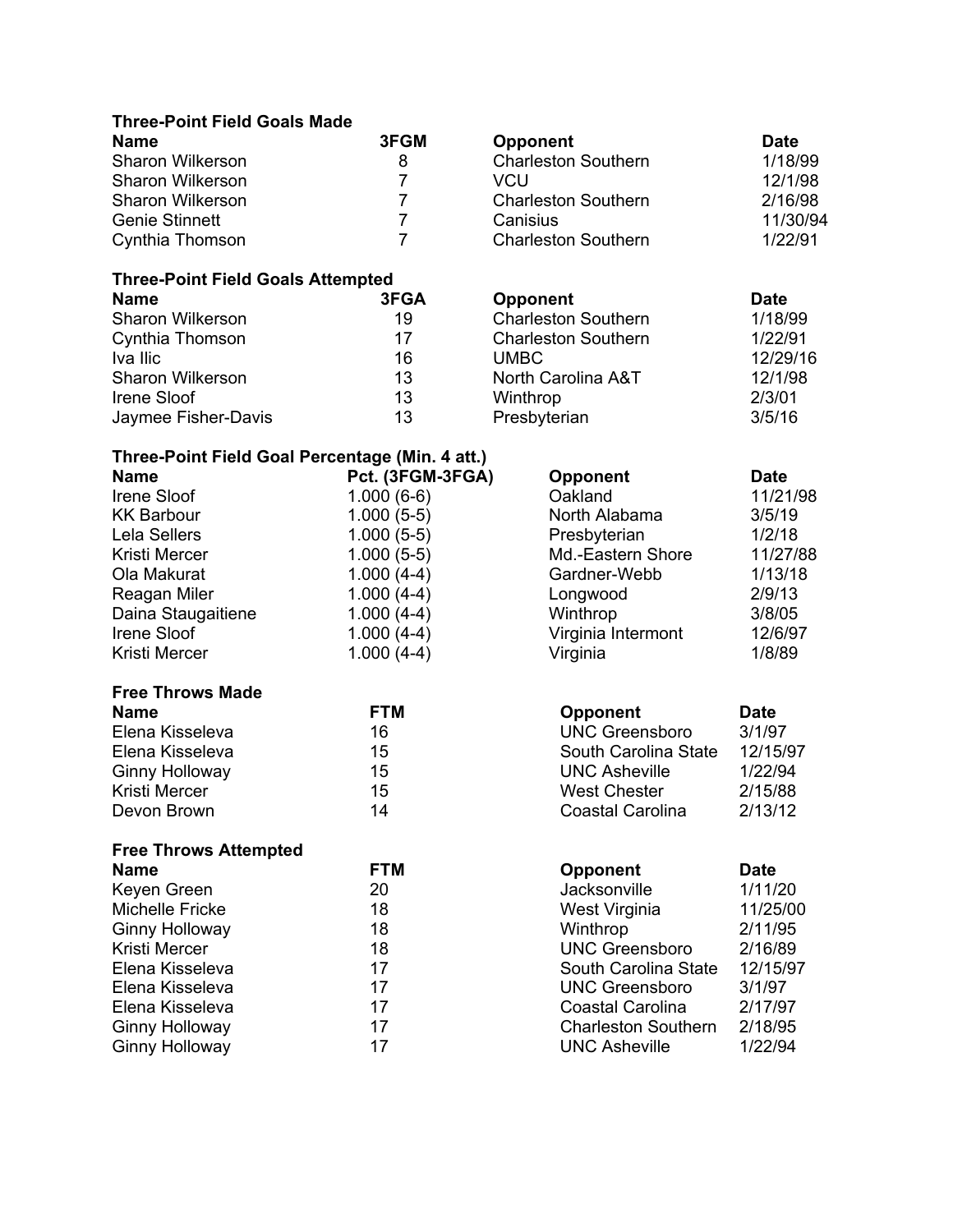#### **Free Throw Percentage (Min. 10 att.)**

| <b>Name</b>         | Pct. (FTM-FTA) | <b>Opponent</b>            | <b>Date</b> |
|---------------------|----------------|----------------------------|-------------|
| Kristi Mercer       | $1.000(15-15)$ | <b>West Chester</b>        | 2/15/88     |
| Michelle Wyms       | $1.000(14-14)$ | Radford                    | 2/3/96      |
| <b>Avery Warley</b> | $1.000(12-12)$ | <b>Charleston Southern</b> | 1/16/12     |
| Jennifer Fairfax    | $1.000(12-12)$ | <b>UNC Asheville</b>       | 2/11/91     |
| Simone Brown        | $1.000(10-10)$ | Radford                    | 12/6/14     |

## **Rebounds**

| .                       |                 |                            |             |
|-------------------------|-----------------|----------------------------|-------------|
| <b>Name</b>             | <b>Rebounds</b> | <b>Opponent</b>            | <b>Date</b> |
| <b>Sharon Snodgrass</b> | 27              | Alderson-Broaddus          | 2/1/82      |
| Lil Cooper              | 25              | <b>Sweet Briar</b>         | 2/7/78      |
| <b>Avery Warley</b>     | 23              | <b>Charleston Southern</b> | 2/11/12     |
| <b>Theresa Bream</b>    | 23              | St. Peter's                | 12/4/92     |
| <b>Avery Warley</b>     | 22              | <b>Charleston Southern</b> | 3/10/12     |
| Wendy Johnson           | 22              | American                   | 3/7/92      |
| Lil Cooper              | 22              | Virginia Wesleyan          | 2/28/78     |
| Lil Cooper              | 22              | Lynchburg                  | 2/18/78     |
| <b>Assists</b>          |                 |                            |             |
| <b>Name</b>             | <b>Assists</b>  | <b>Opponent</b>            | <b>Date</b> |
| Sheila Ford             | 15              | <b>UMBC</b>                | 2/20/86     |
| Carla Weaver            | 14              | Randolnh-Macon Woman's     | 2/27/79     |

| Shella Ford          | ю   | UNDU                   | ZIZUIOD. |
|----------------------|-----|------------------------|----------|
| Carla Weaver         | 14  | Randolph-Macon Woman's | 2/27/79  |
| <b>Emily Frazier</b> | 13  | Longwood               | 1/26/13  |
| Kristi Mercer        | 13. | <b>UNC Greensboro</b>  | 2/16/89  |
| Kristi Mercer        | 13  | St. Paul's             | 1/6/88   |
| Carla Weaver         | 13  | Hampton                | 2/10/81  |

# **Turnovers**

| <b>Name</b>          | ΤO | <b>Opponent</b>       | <b>Date</b> |
|----------------------|----|-----------------------|-------------|
| Lil Cooper           | 14 | Ferrum                | 2/16/78     |
| Reagan Miller        | 13 | Oklahoma              | 11/25/11    |
| Elena Kisseleva      | 13 | <b>UNC Greensboro</b> | 2/20/97     |
| Kristi Mercer        | 13 | Hampton               | 12/1/87     |
| Sarah Wilkerson      | 12 | Tennessee             | 3/14/98     |
| Kathy Wooten         | 12 | Marshall              | 1/17/90     |
| Cynthia Thomson      | 12 | Rider                 | 1/6/90      |
| <b>Kristi Mercer</b> | 12 | Virginia              | 1/8/89      |

| <b>Steals</b>                                  |               |                             |             |
|------------------------------------------------|---------------|-----------------------------|-------------|
| <b>Name</b>                                    | <b>Steals</b> | <b>Opponent</b>             | <b>Date</b> |
| Carla Weaver                                   | 11            | <b>Eastern Mennonite</b>    | 12/11/79    |
| Reggie Gomes                                   | 11            | <b>Sweet Briar</b>          | 2/18/76     |
| Cynthia Thomson                                | 10            | <b>Coastal Carolina</b>     | 2/25/91     |
| Kristi Mercer<br>Nine with eight, most recent: | 10            | <b>Mount Olive</b>          | 2/7/89      |
| <b>Amber Mays</b>                              | 8             | <b>East Tennessee State</b> | 1/13/09     |